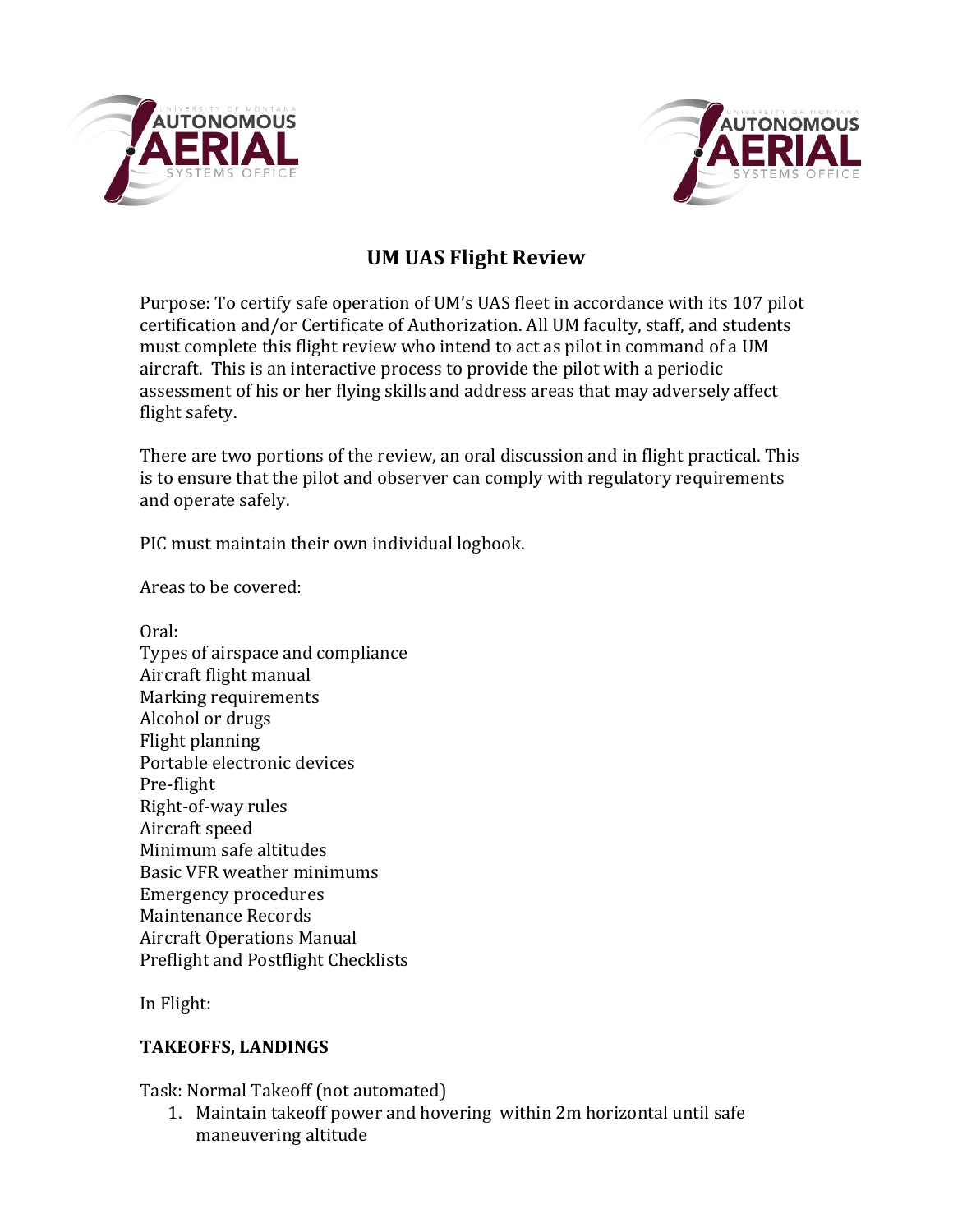



2. Maintain directional control and wind-drift correction.

Task: Normal Landing (not automated)

- 1. Select a suitable touchdown point, considering ground/flight conditions.
- 2. Maintain a stabilized approach
- 3. Touch down at or within **13 feet of specified point.**
- 4. Maintain crosswind correction and directional control throughout the approach and landing.

## **GROUND REFERENCE MANEUVERS**

Perform the following tasks with the camera a) facing away towards a center point at all time and b) with the camera facing in the direction of flight.

Fade Out and Up, Fade In and Down (Introductory)

- 1. Select and object then fly equally back and increase altitude from the object.
- 2. Return to the object flying equally towards it with decreasing altitude to your starting point.

Task: Turns Around a Point (Intermediate)

- 1. Select a suitable ground reference point.
- 2. Plan to enter left or right at 25 50 feet agl, at an appropriate distance from the reference point.
- 3. Apply wind-drift correction to track a constant radius turn around the reference point. Ensure the camera constantly faces toward the center of the circle.
- 4. Divide attention between UAS control and ground track while maintaining coordinated flight.
- 5. Maintain altitude, **±5 feet**; maintain airspeed, **±2 knots.**

Task: Rectangular Course (Advanced)

- 1. Select a suitable reference area.
- 2. Enter a left or right pattern, 25 50 feet agl at an appropriate distance from the selected area, 45° to the downwind leg.
- 3. Apply wind-drift correction to maintain a constant ground track.
- 4. Divide attention between UAS control and ground track while maintaining coordinated flight.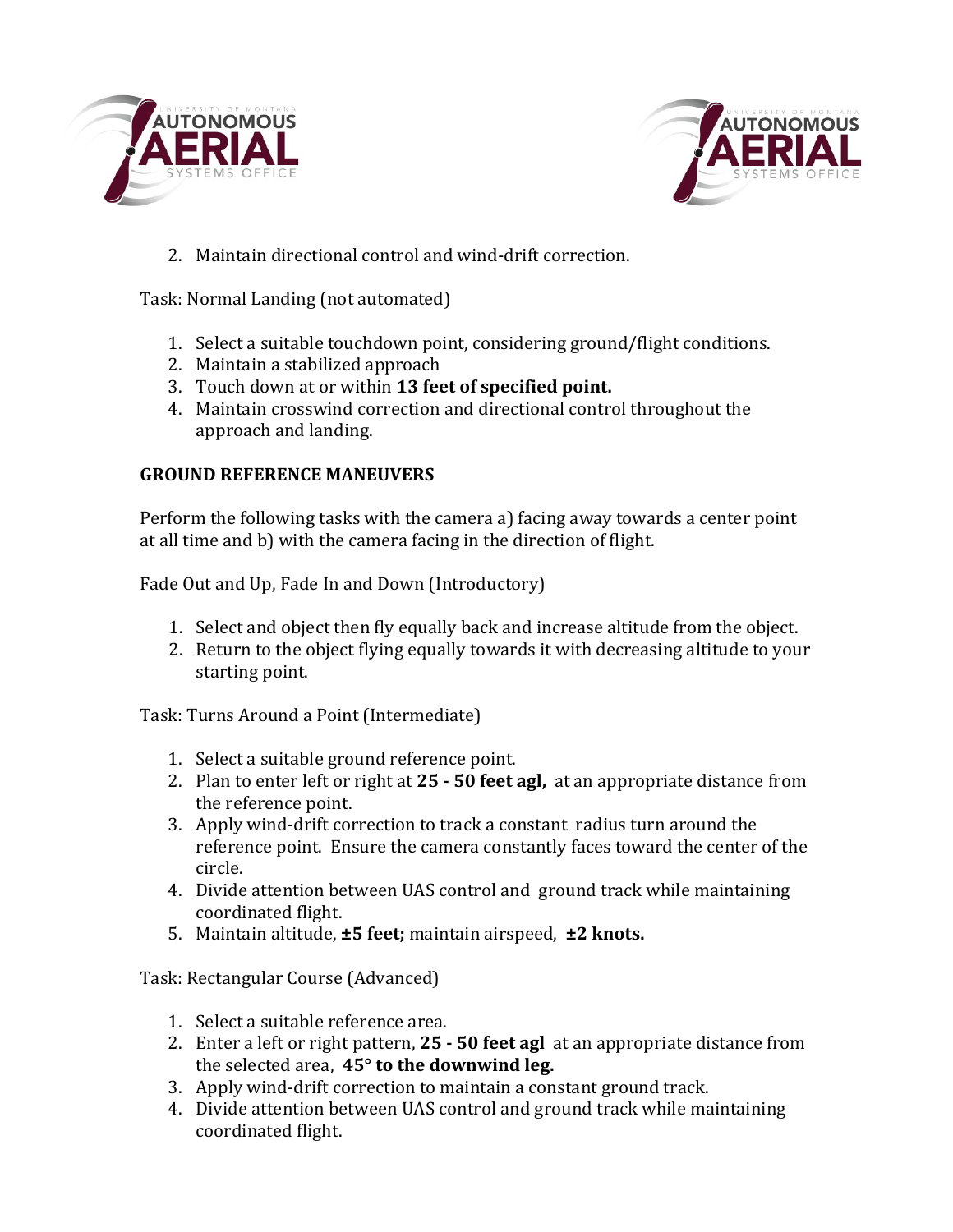



5. Maintain altitude, **±5 feet**; maintain airspeed, **±2 knots.** 

#### **PERFORMANCE MANEUVER**

Task: Steep Turns (Introductory)

- 1. Establish the recommended airspeed and heading.
- 2. Roll into a coordinated  $360^{\circ}$  turn; maintain Maximum Yaw (45 $^{\circ}$  tilt) angular velocity of 200 Degrees per second. Note: Many UAVs will not allow this.
- 3. Perform the task in the opposite direction
- 4. Maintain the entry altitude,  $\pm 10$  feet, airspeed,  $\pm 2$  knots, bank,  $\pm 5^{\circ}$ ; and roll out on the entry heading,  $\pm 10^{\circ}$  max.

#### **EMERGENCY PROCEDURES**

Task: Loss of control or communications

- 1. Select an appropriate course of action.
- 2. HOME button setup? Failsafe RTH will be automatically activated if the remote controller signal is lost for more than three seconds and Home Point was successfully recorded. Know the difference between DII and other aircraft procedures. - demonstration
- 3. Vortex Ring State Recovery move at a slope to come down to avoid Oral
- 4. Stall recovery reduce angle of attack then increase power. Oral
- 5. Loss of Motor Power See UM sUAS Aircraft Flight Manual Oral
- 6. Loss of GPS Signal See UM sUAS Aircraft Flight Manual Oral
- 7. Loss of Control frequency See UM sUAS Aircraft Flight Manual Oral
- 8. Flyaway See UM sUAS Aircraft Flight Manual Oral
- 9. Aircraft Battery Failure See UM sUAS Aircraft Flight Manual Oral
- 10. Transmitter Battery Failure - See UM sUAS Aircraft Flight Manual Oral

\_\_\_\_\_\_\_\_\_\_\_\_\_\_\_\_\_\_\_\_\_\_\_\_\_\_\_\_\_\_\_\_\_\_\_\_\_ \_\_\_\_\_\_\_\_\_\_\_\_\_\_\_\_\_\_\_\_\_\_\_\_\_\_\_\_\_\_\_\_\_\_\_\_\_\_\_\_

- 11. Fire See UM sUAS Aircraft Flight Manual Oral
- 12. Structural Failure See UM sUAS Aircraft Flight Manual Oral
- 13. Pilot Incapacitation See UM sUAS Aircraft Flight Manual Oral
- 14. Controlled Flight into Terrain and Stalls Oral